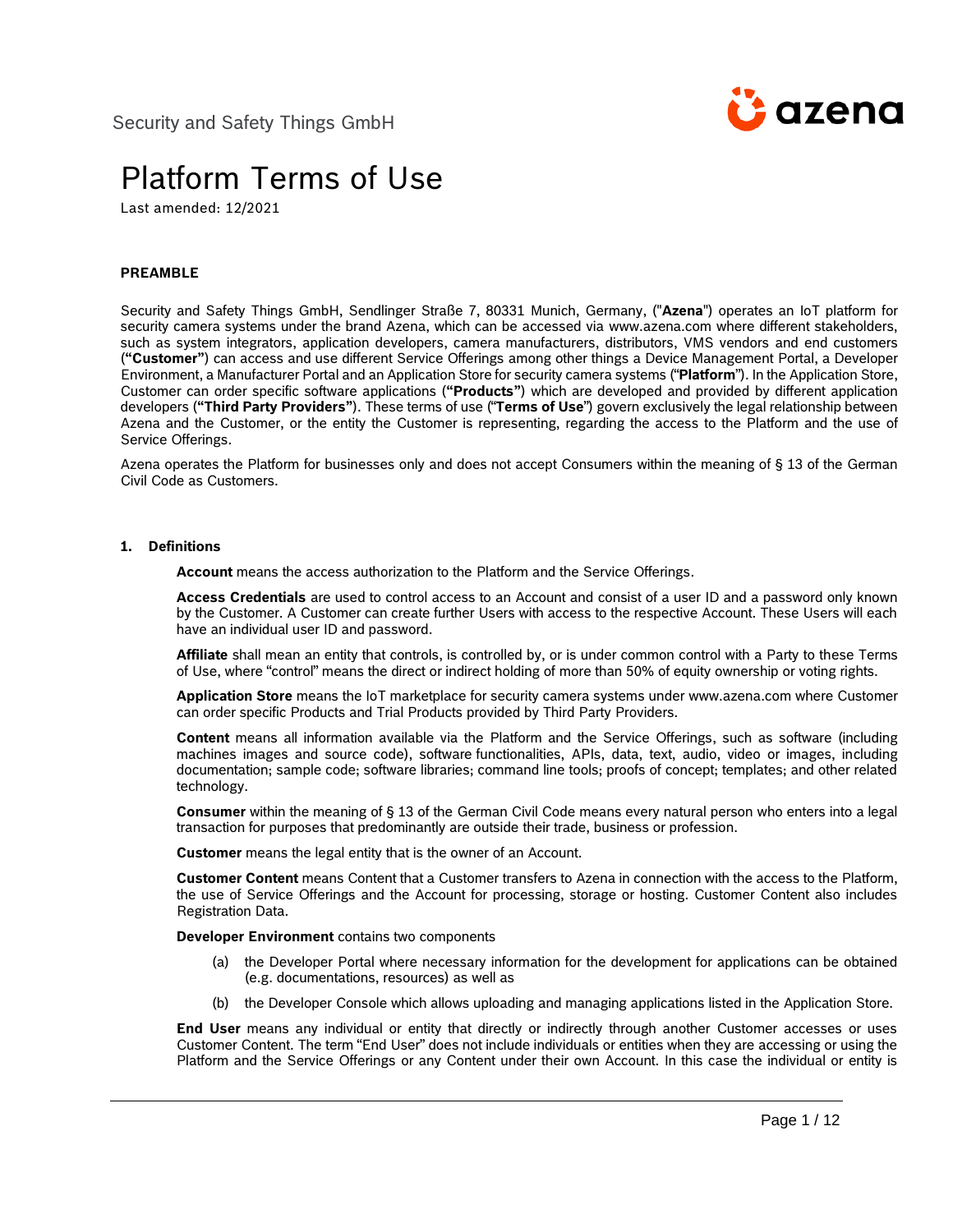considered as a Customer.

**Device Management Portal** means the environment in which devices can be administered, supervised and operated (e.g. camera health monitoring, organizing of cameras, and management of applications).

**Listing** means the offering of a Product via the Application Store.

**Manufacturer Portal** means the environment where information about Azena's Operating System is made available. This comprises general information about the technology and requirements, version releases and other technical documentation to support the Azena Operating System onto devices.

**Ordering/ Subscription** means the agreement entered into via the Application Store regarding a specific Product.

**Platform** means the Azena Ecosystem under [www.azena.com](file://///grb1fs01/commcls$/Bayer/SAST/App%20Store/Nutzungsbedingungen/Revision%20November%202021/www.azena.com)

**Product** means any software, software functionality, service or other product that is made available via the Application Store for Ordering.

**Product Fee** means the fee, if any, defined by the Third Party Provider, associated with the Ordering of a Product via the Application Store.

**Provider** means the respective provider of a Product and the contractual partner of the Customer with regard to Ordering via the Application Store.

**Service Offerings** means the services and functionalities accessible through the Platform among other things the Device Management Portal, the Developer Environment, the Manufacturer Portal, the Application Store and information, products or services provided by Azena under these Terms of Use. Service Offerings do not include Products and Third Party Content governed by separate Terms of Use.

**Support** means any helpline, professional and/or maintenance service, among other things consulting services or removal of defects.

**Supported Countries** means the listed countries under: [https://support.azena.com/hc/en-](https://support.azena.com/hc/en-us/articles/360043913854-Which-countries-are-currently-supported-)

[us/articles/360043913854-Which-countries-are-currently-supported-,](https://support.azena.com/hc/en-us/articles/360043913854-Which-countries-are-currently-supported-) where Customer can have full access to the Platform and its Service Offerings.

**Third Party Content** means Content made available to Customer by a third party other than Azena on the Platform or in conjunction with the Products. Third Party Content includes Products offered by Third Party Provider via the Application Store.

**Third Party Provider** means a third party other than Azena that provides Content on the Platform under its own name and own Account.

**Trial Products** means Products that can be tested for a Trial Period as further detailed out in Section 7.

**User** means any individual or legal entity with Access Credentials under an Account of the Customer.

# **2. Scope of Terms of Use**

- 2.1 Azena provides access to the Platform and use of the Service Offerings exclusively on the basis of these Terms of Use.
- 2.2 Individual, representing the Customer when entering into this agreement, warrant to Azena, that they are lawfully able and have the capacity to enter into contracts (e.g. he is not a minor) and that they have legal authority, permission, resolution or power of attorney to bind the Customer. The representative further warrants, that the Customer is duly organized, validly existing and in good standing under the laws of the country in which it is organized or incorporated.
- 2.3 Any other provisions, in particular any general terms and conditions of the Customer, shall not be effective.
- 2.4 Contractual declarations and notifications to be given by the Customer after execution of an agreement (such as setting of deadlines, notification of defects, and declaration of withdrawal or reduction) must be provided in writing (e.g. email, letter) to be effective.
- 2.5 Individual contracts concluded with the Customer (including collateral agreements, addenda and amendments) in a specific case shall without exception take precedence over these Terms of Use. A written contract or written confirmation from Azena is required for the content of such agreements to be valid.
- 2.6 Azena is entitled to commission any service from third parties (including affiliates of Azena) acting as subcontractors.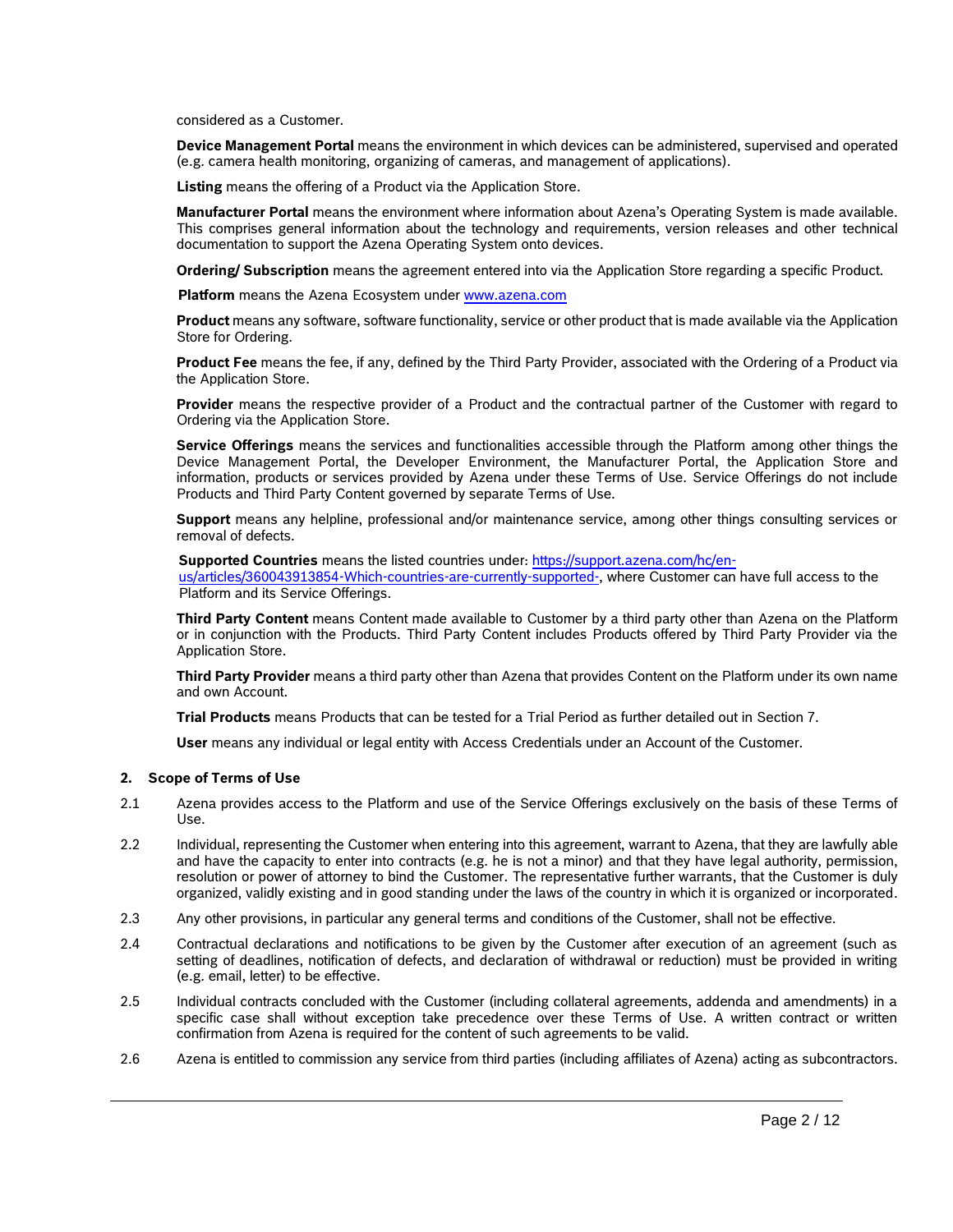2.7 The Listing of Products by a Third Party Provider in the Application Store is not in the scope within these Terms of Use and requires the acceptance of the document titled Additional Conditions for Third Party Providers under https://www.azena.com/terms

# **3. Compliance with Laws and Regulations**

- 3.1 Customer may access the Platform and use the Service Offerings in accordance with these Terms of Use.
- 3.2 Customers' access to the Platform and the use of the Service Offerings must comply with all applicable laws, including copyright or trademark laws, antitrust and competition laws, export control laws, data protection laws, or other laws in any applicable jurisdiction and does not conflict with any agreement that the Customer has signed with a third party. Customer is responsible for making sure that its access to the Platform and the use of Service Offerings is in compliance with the applicable laws and regulations.
- 3.3 Customers´ access to the Platform and the use of the Service Offerings must comply with the principles of the UN Global Compact Initiative relating basically to the protection of international human rights, the right to collective bargaining, the abolition of forced labor and child labor, the elimination of discrimination when personnel is engaged and employed, the responsibility for the environment and the prevention of corruption. Further information on the UN Global Compact Initiative is available at: [https://www.unglobalcompact.org/what-is-gc/mission/principles.](https://www.unglobalcompact.org/what-is-gc/mission/principles)

# **4. Service Offerings**

- 4.1 Full access to the Platform and its Service Offerings is only available in the following Supported Countries: https://support.azena.com/hc/en-us/articles/360043913854-Which-countries-are-currently-supported-. Customer understands and agrees that any user of Costumer's product has to be located in a Supported Country, in order to register and get full access to the Platform and its Service Offerings. Without full access to the Platform and its Service Offerings, Customer can only use the Service Offerings in a limited way.
- 4.2 The access to the Platform and its Service Offerings requires a Registration (as defined in Section 5). Registration is only possible if the Customer is located in a Supported Country at the time of their Registration.
- 4.3 The Platform is a platform with various Service Offerings via which a Customer can, inter-alia, get support for the development and the publication of applications, manage their devices and deploy applications to their devices. The functionalities depend on the role under which the Customer is registered ("Developer", "Integrator" or "Device Manufacturer").
- 4.4 Third Party Content is made available to the Customer by any Third Party Provider and may be used by Customer at Customer's own choice, in particular when Ordering Products via the Application Store. Third Party Providers offer Third Party Content in their own name and on their own Account. Third Party Content may be governed by separate terms and conditions which may include separate fees and charges.
- 4.5 As far as the Platform and the Service Offerings are provided free of charge, they are provided on an "as is" basis. Therefore, there are no warranties and there is no right to access or use the Platform and the Service Offerings without interruption. Azena does not and cannot warrant that the access to the Platform and the use of Service Offerings will not be impaired by downtime, maintenance activities, further developments, updates and upgrades or malfunctions. Azena will use reasonable efforts to ensure that the Platform and the Service Offerings are as user-friendly as possible. Technical malfunctions (e.g. interruption in the electricity supply, hardware and software errors, and technical problems in the data lines) also can, however, give rise to temporary restrictions or interruptions.
- <span id="page-2-0"></span>4.6 Azena shall store and regularly back up Customer Content for the duration of these Terms of Use. The Customer is solely responsible for compliance with mandatory record retention periods for financial accounting and tax purposes.

# **5. Account, Users and Notices**

- 5.1 In order to access the Platform and use the Service Offerings Customer must provide certain information required by Azena to open an Account ("**Registration**").
- 5.2 The data requested by Azena at the time of Registration must be stated completely and correctly, e.g. company name, current address, valid indirect tax identification number (e.g. EU: VAT-Identification number, Australia: ABN etc.), telephone number, valid e-mail address and a representative's name ("**Registration Data**"). The Registration of a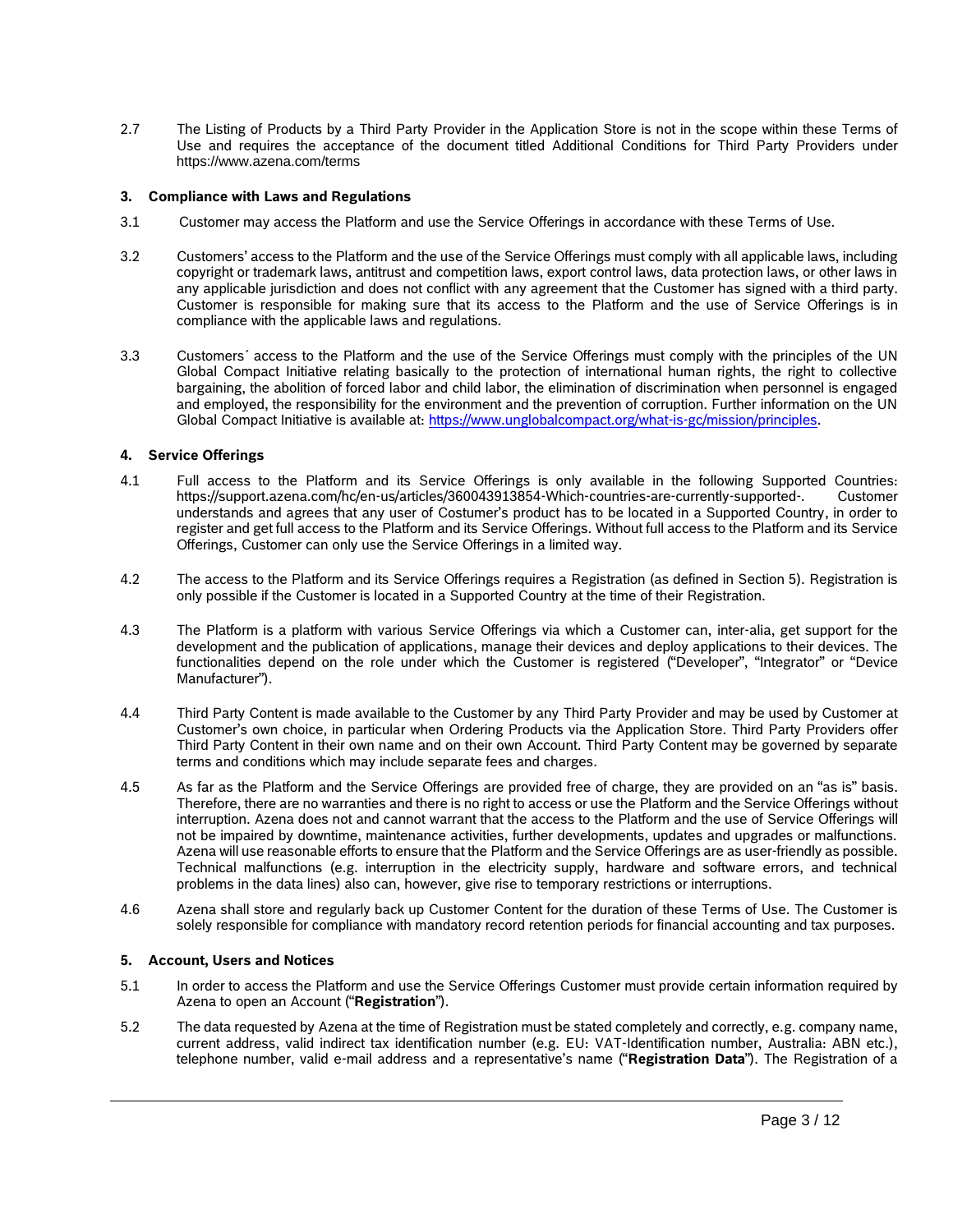legal entity may only be carried out by an authorized individual, who must be identified by name.

- 5.3 By submitting Registration Data, Customer is making Azena an offer to conclude a contract based on these Terms of Use. After submitting the Registration Data, these are validated by Azena for completeness and plausibility. If the Registration Data is correct, Azena shall decide on whether to accept Customer's offer at Azenas own discretion. If Customer's Registration is not confirmed by Azena by e-mail to the e-mail address provided by Customer within a reasonable time, Customer shall no longer be bound by Customer's offer. If an e-mail confirmation from Azena is received by Customer within this time frame, an open-ended user relationship shall be established on the basis of these Terms of Use and Customer shall be entitled to use the Platform and the Service Offerings in accordance with these Terms of Use.
- 5.4 Azena reserves the right to refuse to open a Customer´s Account, in particular if there is a legitimate reason to believe that the Customer will not act in accordance with these Terms of Use or applicable law.
- 5.5 Customer is entitled to create multiple Users under an Account. Each User shall be given individual Access Credentials. Customer represents and warrants that all Users will abide by these Terms of Use in their then current version or any subsequent new version and that all Users shall duly act on behalf of Customer and in compliance with any applicable law. By creating an Account, Customer accepts responsibility for the acts and omissions of any User created under such Account as if they were Customer's own acts and omissions. In particular, Customer is responsible for Customer's Users' compliance with the obligations set out in Section 9.
- 5.6 All notices will be sent in electronic form to the email address associated with the Account.
- 5.7 Customer is liable for all activities performed under Customer's Account.

# **6. Application Store, Payment, Obligations in Electronic Commerce and Reviews**

- 6.1 In the Application Store the Customer can order specific software applications (**"Products"**) which are developed and provided by different application developers (**"Third Party Providers"**).
- 6.2 The Ordering of Products via the Application Store is governed by separate terms and conditions provided by Third Party Providers during the order process.
- 6.3 The Listing of a Product via the Application Store does not constitute a binding offer. Only the Ordering of Products by the Customer is a binding offer by the Customer. The contractual relationship is established when the Customer receives a confirmation e-mail about the acceptance of the offer.
- 6.4 The fee for the Product ("**Product Fee**") is based on the respective price list of the Third Party Providers displayed during the order process and can be changed at any time based on the decision of the Third Party Provider. All Product Fees are in Euro (EUR) or US Dollar (USD) based on the Customer´s country of registration and shall be exclusive of VAT or any other tax of a similar nature in whatever jurisdiction, which may be substituted or levied in addition to it. Any such VAT or similar tax shall be charged in accordance with the relevant regulations in force at the time of making the supply. Customer shall (against the production of a valid tax invoice) pay, in addition to sums due, any VAT or other sales or similar tax due at the current rate.
- 6.5 Due to statutory VAT provisions and for VAT purposes only, Azena will issue the invoice to the Customer in its own name but on the account of Third Party Provider. Invoices and other financial documents will be made available to Customer in compliance with local regulatory requirements. For the majority of Customers, this will be via their Account as a download and not sent by Email. Only for those countries where other forms on invoicing are required by law will other forms be used (e.g. paper invoice).
- 6.6 For certain local Orders/Subscriptions where the Customer and the Third Party Provider are located within a specific country (e.g. Republic of Korea and Japan), the following additional agreements apply: According to local tax provision Azena cannot issue tax invoices for the sale of a Third Party Product, Azena issues transaction documents to the Third Party Provider and to the Customer. The local Third Party Provider is responsible for issuing an invoice to the local Customer including applicable tax. For transactions where this is relevant Azena will inform the Customer during the respective ordering process.
- 6.7 Payments will be made free and clear of any deduction or withholding of taxes, as may be required by law. If any such deduction or withholding of taxes (including but not limited to cross-border withholding taxes) is required on any payment, Customer will pay such additional amounts as are necessary so that the net amount received is equal to the invoiced amount.
- 6.8 Azena cooperates with one or more third party payment service providers to handle payment processing services in connection with the Application Store (**Payment Service Provider**). In no way, Azena shall be understood to process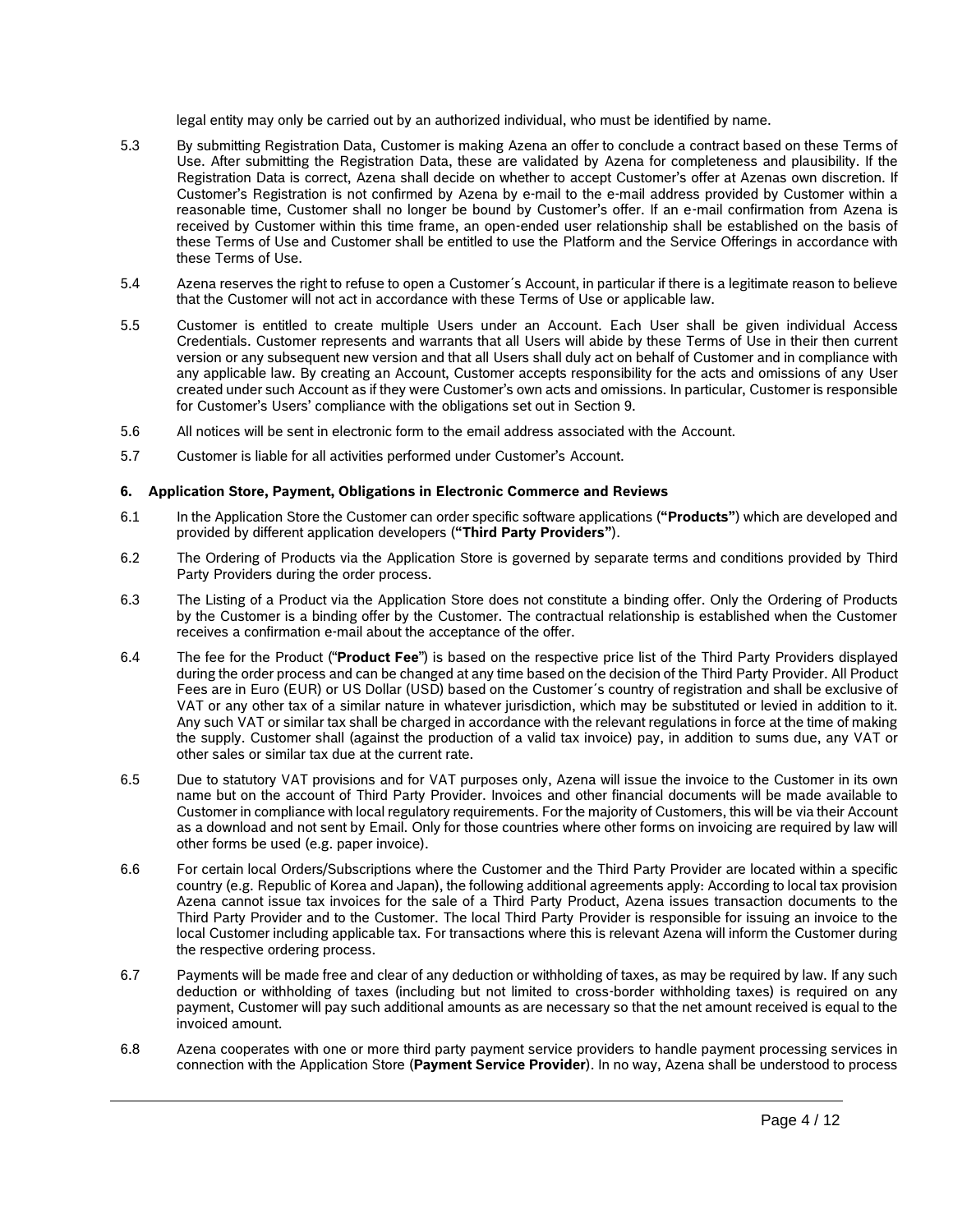payments or to act as a payment service provider for the Application Store. This means, all payment methods available in the Application Store are subject to a payment service agreement between the respective Third Party Provider and the respective Payment Service Provider.

- a) Credit card payment: If credit card payment is available, the invoice amount will be charged within 7 days after placing an Ordering via the Application Store. The Customer must ensure sufficient funds in the provided bank account. If applicable, Customer has to bear costs which arise as a result of a chargeback of the payment transaction due to insufficient funds in the provided bank account or due to incorrect bank account data transmitted by the Customer. If payment fails, the Customer acknowledges that all received technical licenses will become invalid immediately.
- b) Wire transfer: If wire transfer is generally available with regard to the selling Third Party Provider, Azena reserves the right not to offer payment by wire transfer in individual cases and to limit the amount up to which an ordering via payment by wire transfer is possible. This limit applies to the entire customer account and also takes into consideration outstanding amounts from previous invoice orders. Payment is due immediately after placing the order and is payable according to the payment term stated on the invoice. If the payment term is exceeded a default interest in the amount of 8 percent above the respective base interest rate p.a. shall accrue.
- 6.9 The following general obligations in electronic commerce do not apply to the order of Products via the Application Store:
	- a) provision with reasonable, effective, and accessible technical measures with the help of which the Customer may identify and correct input errors prior to making their order according to § 312i para. 1 sentence 1 no. 1 German Civil Code;
	- b) communicate to the Customer clearly and comprehensibly the information specified in Article 246c of the Introductory Act to the Civil Code in good time prior to sending their order according to § 312i para. 1 sentence 1 no. 2 German Civil Code; and
	- c) confirmation of the receipt of the order without undue delay according to § 312i para. 1 sentence 1 no. 3 German Civil Code.
- 6.10 Azena is only providing Customer support regarding errors or issues associated with the Platform and the Service Offerings. Third Party Provider is solely responsible for all errors or issues associated with a Third Party Product or for providing all Customer support for their Third Party Product.
- 6.11 Customer is entitled to review and rate the Product after it was ordered. Customer is obliged to provide objective and accurate information in the submitted reviews. Reviews are most helpful when they provide unbiased information. Therefore, the posting of reviews for own Products that a Customer might offer in the Application Store as a Third Party Product is not allowed, nor is it allowed to review and rate a Product to promote it against compensation. The reviews are not examined by Azena and may be inaccurate or misleading. Any review manipulation, which is any attempt to artificially increase or lower a rating score, is not allowed. Azena reserves the right to remove any review in case of a breach of the foregoing provisions. In case Customer or Third Party Provider detect any review and rating manipulation, they shall contact Azena and report the infringement.

# **7. Trial Products**

- 7.1 Third Party Provider might offer Trial Products for test purposes which Customer can use free of charge for a limited period of time ("**Trial Period**"). Third Party Provider will label Trial Products in an appropriate form, e.g. as "Trial Product", "Demo Version", "Beta Version", "Limited Use" or "Free".
- 7.2 Trial Products shall be used for trial purposes only and are not intended for any resale, production or any other commercial use. Customer is not entitled to an uninterrupted or error-free use of the Trial Products. Apart from Trial Products that are already ordered, Azena and Third Party Provider may discontinue Trial Products at any time, without notice and may decide to never make Trial Products available as a full version of Product. Trial Products cannot be converted into full versions of Products after Trial Period. Full versions of Products need to be ordered and installed separately.

# **8. Third Party Content**

<span id="page-4-0"></span>8.1 The Content of the Platform and the Service Offerings is comprised partly from Azena's Content and partly from Third Party Content. Azena does not carry out an examination for completeness, correctness and legality in Third Party Content and does not adopt it as its own. In particular, Azena does not carry out any inspection of the safety aspects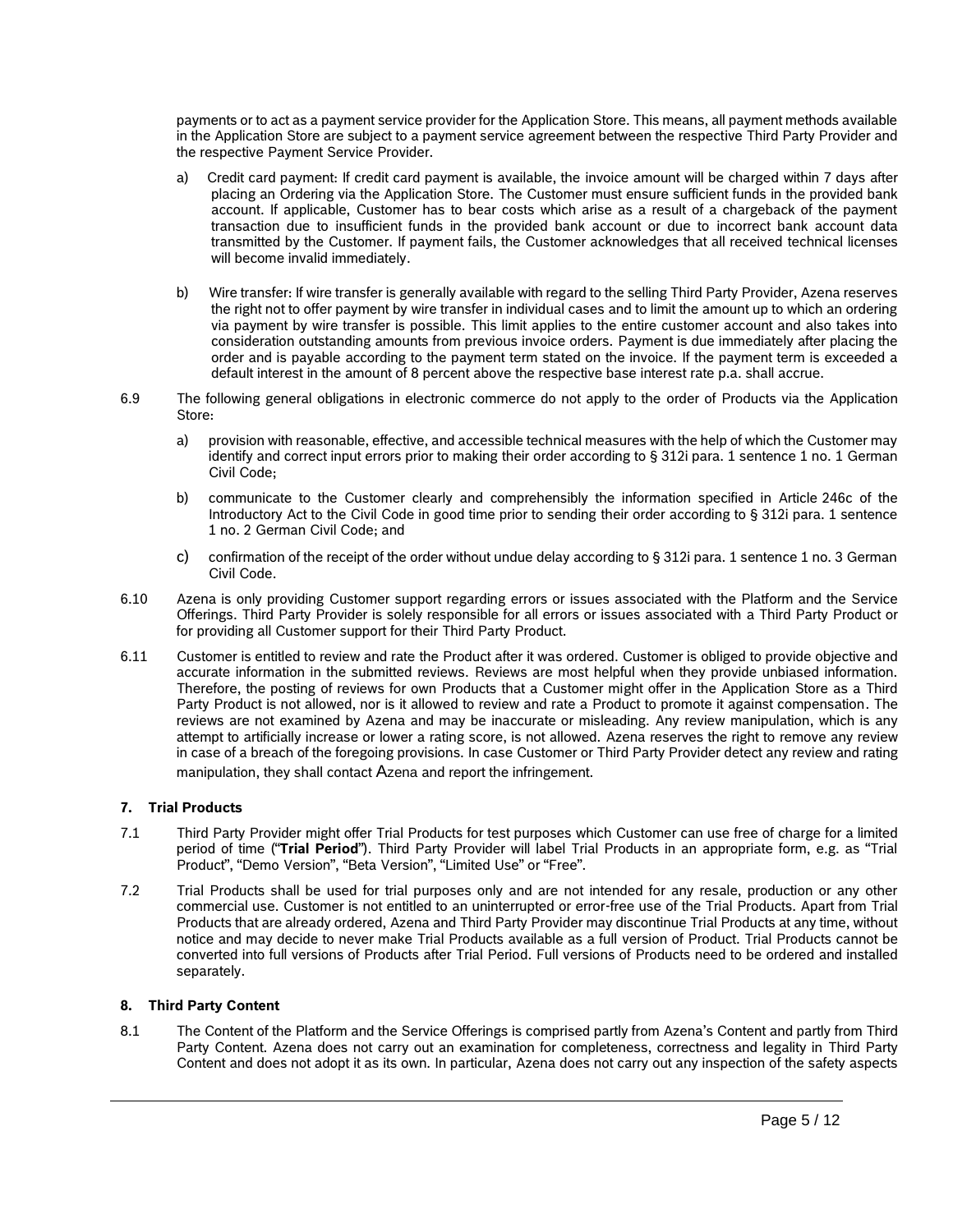related to Third Party Content. This also applies to the quality of Third Party Content and its suitability for a specific purpose, and also, as far as Third Party Content is linked to external websites, which may possibly be viewed through framing.

- <span id="page-5-0"></span>8.2 Products are made available to the Customer by Third Party Providers via the Application Store. Third Party Providers offer Products in their own name and on their own Account. When Ordering a Product offered by Third Party Provider, the Customer enters into a contractual relationship with the respective Third Party Provider. Third Party Providers therefore are solely responsible for such Products. Azena is not the contractual partner and therefore accepts no responsibility or warranty for the Products of Third Party Providers. Azena is also not an agent of any third party.
- 8.3 Notwithstanding the provisions in Section [8.1](#page-4-0) and [8.2,](#page-5-0) due to statutory VAT provisions and for VAT purposes only, Azena is treated as taking part in the transaction between Third Party Provider and Customer regarding the Ordering of a Product via the Application Store. Thus, Azena is treated as acting in Azena's own name but for the account of Third Party Providers (fiction of a commissionaire structure for VAT purpose). To the extent permitted by applicable indirect tax legislation Azena will issue self-billing invoices to the Third Party Provider and the Third Party Provider hereby agrees on receiving self-billing invoices. In case issuing self-billing invoices is not permitted by applicable indirect tax legislation, upon request of Azena, Third Party Provider has to issue an invoice to Azena without undue delay. It will be incumbent on Azena ("Obliegenheit") to issue the respective invoice to the Customer. For certain Orders/Subscriptions reference is made to section 6.6.
- 8.4 Notwithstanding the provisions in Section [8.1,](#page-4-0) Azena will, at its sole discretion, examine legitimate notices of infringements of these Terms of Use, or of any unlawfulness or inaccuracy of Third Party Content and, where applicable, take appropriate actions to end this unlawful condition. In particular, Azena will remove unlawful or offensive Third Party Content, after Azena becomes aware of it.

# **9. Customer's Duties**

- 9.1 Notwithstanding any other obligations set forth in these Terms of Use, Customer is obliged to promptly provide reasonable cooperation required from them. Therefore, Customer is:
	- a) obliged to immediately change all initial passwords which are assigned to him into passwords known only to the Customer. Customer is required to carefully store Customer's Access Credentials and protect them from unauthorized access. If a Customer becomes aware that a third party has used Customer's Access Credentials, they are required to notify Azena immediately;
	- b) obliged to correct the information in Customer's Account immediately, if, after the Registration, the indicated data changes (e.g. new valid Customer indirect tax identification number);
	- c) responsible to ensure that the Products meet Customer's requirements in terms of capacity, reliability and security.
- 9.2 Customer shall not (and shall procure that any User under Customer's Account shall not):
	- a) Intentionally access, tamper with, or use non-public portions of the Platform and the Service Offerings or the technical delivery systems of Azena's providers;
	- b) Use any robot, spider, scraper, or other similar automated data collection or extraction tools, program, algorithm or methodology to search, access, acquire, copy or monitor any portion of the Platform and/or the Service Offerings other than via documented API endpoints;
	- c) Post or transmit any file which contains viruses, worms, Trojan horses or any other contaminating or destructive features, or that otherwise interfere with the proper working of the Platform and the Service Offerings;
	- d) Attempt to decipher, decompile, disassemble, or reverse-engineer or otherwise attempt to discover or determine the source code of any software or any proprietary algorithm used, comprising or in any way making up a part of the Platform and the Service Offerings;
	- e) Attempt to probe, scan or test the vulnerability of the Platform and the Service Offerings or breach or impair or circumvent any security or authentication measures protecting the Platform and the Service Offerings;
	- f) Frame or mirror the Platform and the Service Offerings; or
	- g) Use any device, software, or routine that interferes with any application, function, or use of the Platform and the Service Offerings, or is intended to damage, create undue load, detrimentally interfere with, surreptitiously intercept, or expropriate any system, data, or communication stored or transmitted therewith.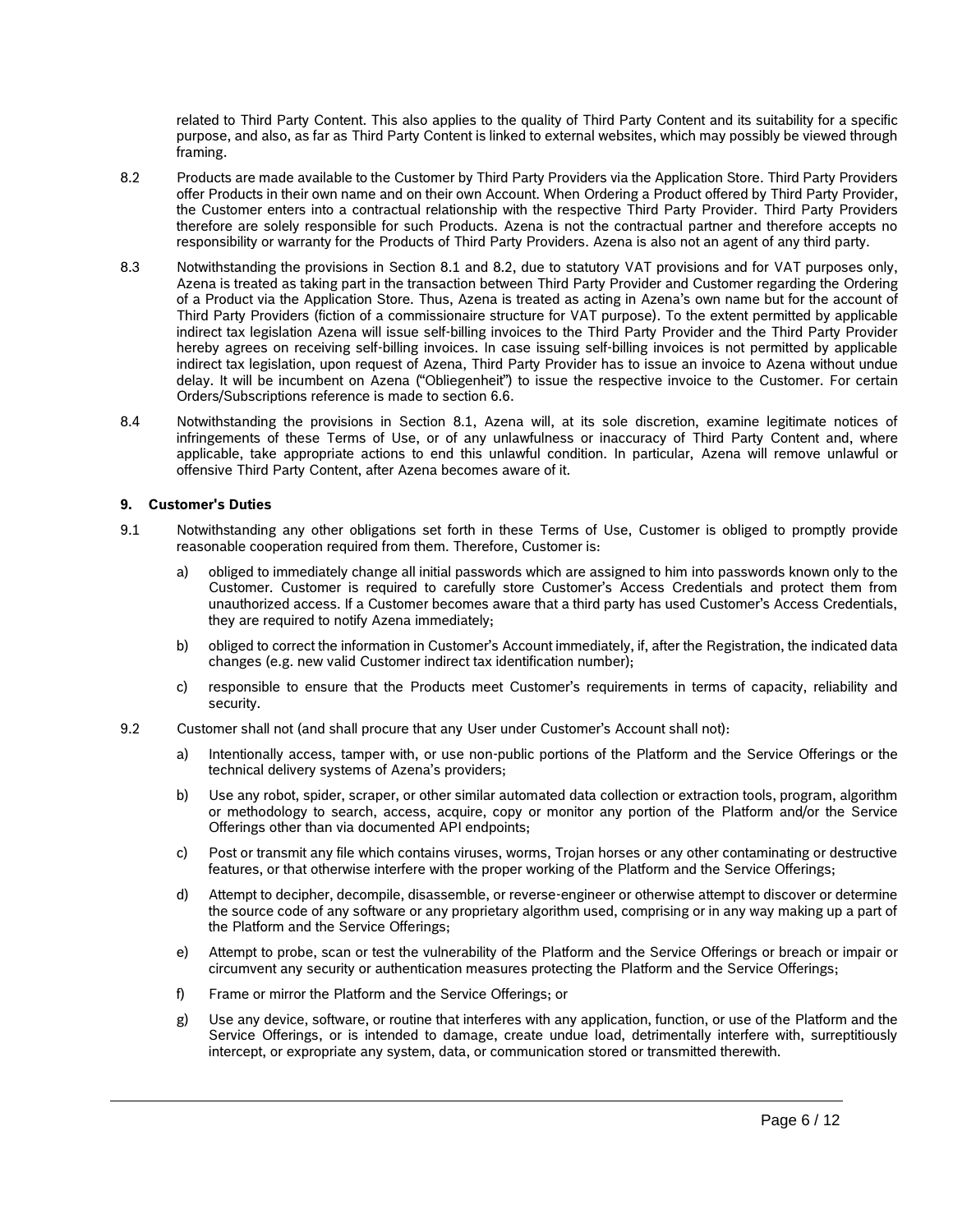# **10. Usage Rights**

- 10.1 Azena hereby grants to Customer the limited, non-exclusive, non-sub-licensable, revocable and non-transferable right to access the Platform and use the Service Offerings solely in accordance with these Terms of Use, during the term as provided in Section 17.1.
- 10.2 The installation, use, access, display and execution of a Product ordered in the Application Store requires an individual license for each video device (either a physical device or an individual digital system) on which such Product is installed, used, accessed, displayed or executed at the same time. Licenses acquired via the Application Store are connected to specific video devices by Azena. Azena entitled, on behalf of the Third Party Provider, to examine whether the use of the Products acquired via the Application Store is in compliance with the scope of the rights granted by such license. The examination must be announced with a reasonable notice time. During the examination, it must be ensured that no personal data is transmitted to Azena. Customer shall support Azena to the best of its ability in the performance of such an examination. Azena, at its own discretion, may authorize qualified third parties bound by sufficient confidentiality obligations to conduct such examinations.
- 10.3 Where Azena makes new versions, updates, upgrades, modifications or extensions of the Platform and the Service Offerings available or carries out other changes with respect to the Platform and the Service Offerings, the provisions of Section 10 shall also apply thereto.
- 10.4 Customer shall have no rights which are not explicitly granted to the Customer under these Terms of Use. Customer shall not be entitled to use the Platform and the Service Offerings beyond the scope of use granted in these Terms of Use or make the Platform and the Service Offerings available to third parties. In particular, it is not permitted to duplicate the Platform and the Service Offerings or to provide it for use for a limited period of time, in particular not to lease it or loan it.
- 10.5 If Customer violates any of the provisions of this Section 10, Azena shall be entitled to and reserves the right to suspend Customer's access to the Platform and the Service Offerings in accordance with Section 14, provided that such suspension remedies the violation. Customer shall be informed prior to such suspension. In case of repeated violations of this Section 10 by the Customer, Azena shall be entitled to terminate the Account for cause, unless Customer is not responsible for the violation.

# **11. Intellectual Property**

- 11.1 Azena and its licensors own all rights, title, and interest in and to the Platform and the Service Offerings, and all related technology and intellectual property rights.
- 11.2 The Customer is not permitted to remove notices and notations in the Platform and the Service Offerings that refer to confidentiality, copyrights, trademark rights, patent rights and other intellectual property rights. Subject to Customer Content, Azena or Azena's licensors own all right, title and interest in any and all copyrights, trademark rights, patent rights and other intellectual property or other rights in the Platform and the Service Offerings as well as any improvements, design contributions or derivative works conceived or created by Azena or its licensors in or to the Platform and the Service Offerings.

# **12. Open Source Software**

Free and Open Source Software (FOSS) components including the applicable FOSS license conditions used within the Platform and the Service Offerings shall be illustrated in the Product Description or in the application itself, if providing requires the fulfilment of FOSS license obligations.

# **13. Customer Content**

- 13.1 By submitting, uploading, sharing, publishing, transmitting, or otherwise making available Customer Content on or through the Platform or the Service Offerings, Customer hereby grants to Azena a fully paid, royalty free, worldwide, sub-licensable, non-exclusive license and right to use Customer Content during the term of these Terms of Use according to Section 17 and for the sole purpose of enabling Azena to perform its obligations in accordance with these Terms of Use. The right of use includes, in particular
	- a) the storage of Customer Content on the servers of Azena or of third parties commissioned by Azena at home or abroad;
	- b) the reproduction, modification, adaption, moderating and publishing of Customer Content, in particular publicly performing and publicly displaying Customer Content via the Platform or the Service Offerings (or parts thereof),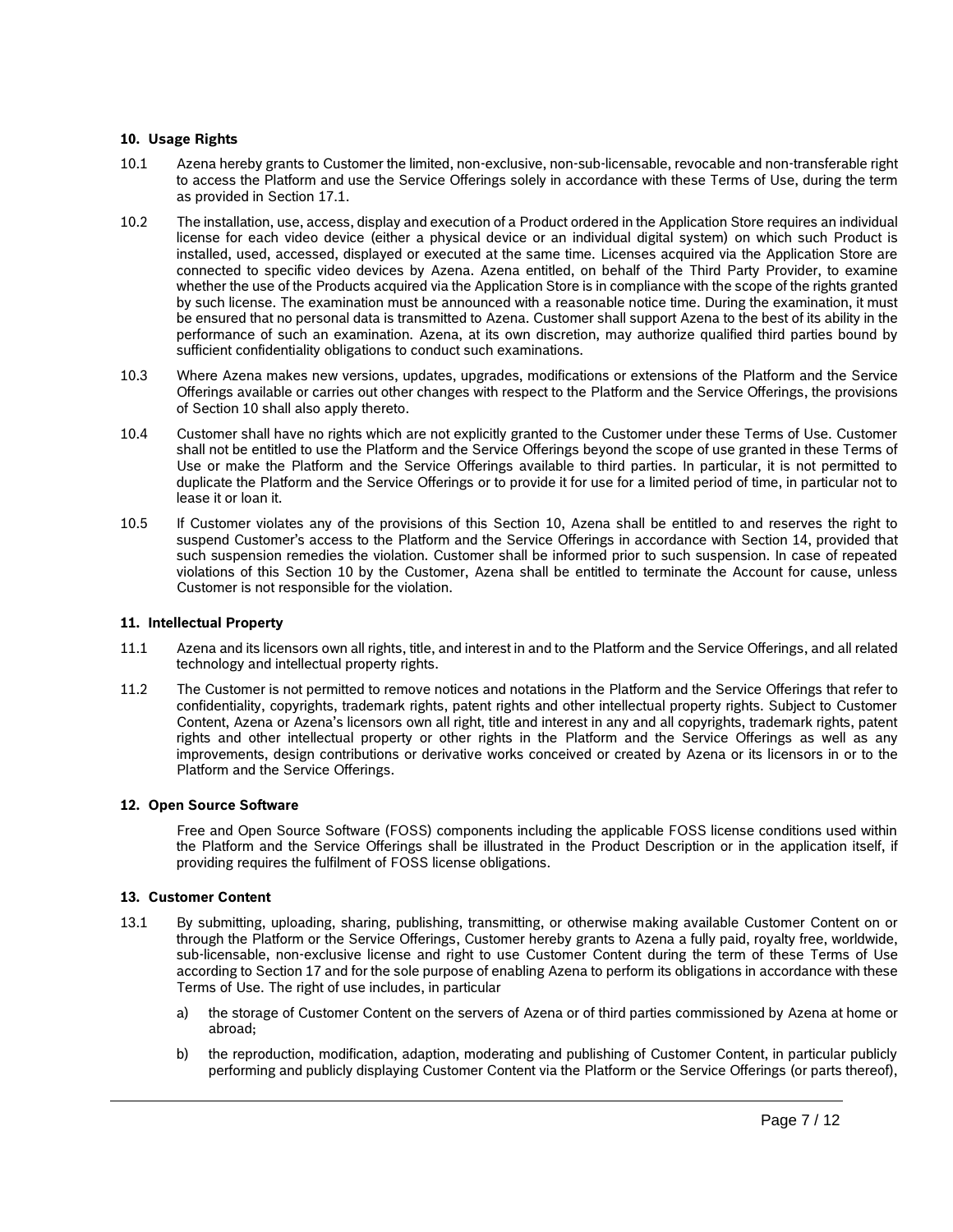and publicly displaying the Customer Content on websites operated by Azena and on social networks and similar platforms (such as Facebook, Google, Stack Overflow, LinkedIn, Twitter, etc.).

- 13.2 Customer warrants that
	- a) Customer has all rights and title to Customer Content required to grant to Azena all rights under these Terms of Use;
	- b) Customer Content shall not violate these Terms of Use or applicable law and shall not infringe or misappropriate the intellectual property rights of a third party;
	- c) Customer Content is free of viruses, worms, malware, Trojan horses or any other contaminating or destructive features.
- <span id="page-7-1"></span>13.3 Without prejudice to the Azena's obligation to store Customer Content in accordance with Section [4.6,](#page-2-0) the Customer is obliged to create back up of Customer Content on a regular basis in an alternative storage medium.

#### **14. Suspension**

- 14.1 Azena may suspend Customer's access to the Platform and/or the Service Offerings, if Azena reasonably determines that
	- a) the Customer Content and/or the Customer's use of the Platform and/or the Service Offerings
		- pose a security risk to the Platform and/or the Service Offerings and/or any third party;
		- may adversely impact the Platform and/or the Service Offerings or the systems or Content of any third party;
		- infringes any applicable law or any third party right;
		- may subject Azena, Azena's Affiliates, or any third party to liability; or
		- may be fraudulent.
	- b) the Customer is in breach of these Terms of Use;
	- c) the Customer is delinquent on its payment obligations for more than 30 days; or
	- d) the Customer has ceased to operate in the ordinary course, made an assignment for the benefit of creditors or similar disposition of the Customer's assets, or become the subject of any bankruptcy, reorganization, liquidation, dissolution or similar proceeding.
- 14.2 Azena will notify Customer about the suspension by sending a communication to the email address associated with Customer's Account prior to the suspension unless due to the seriousness and urgency of the matter Azena needs to act immediately and is unable to provide prior notice.
- 14.3 The suspension shall be revoked after the Customer has resolved the problem giving rise to the suspension and notified Azena accordingly.
- 14.4 The right of Azena to suspend Customer's access to the Platform and/or the Service Offerings is in addition to Azena's right to terminate these Terms of Use pursuant to Section 17 and other remedies that Azena may have under the applicable law.

#### **15. Liability**

- <span id="page-7-0"></span>15.1 Azena is liable in accordance with the statutory provisions
	- a) in the event of intent or gross negligence;
	- b) in accordance with the provisions of the German Product Liability Act or any applicable corresponding mandatory laws;
	- c) within the scope of a guarantee given by Azena; and
	- d) for loss of life or bodily injury/harm.
- 15.2 In the event of any property and financial damage caused negligently in any other way, Azena and persons engaged by it for the performance of its obligations shall be liable only in the event of a breach of a material contractual obligation, the amount being limited, however, to the damages foreseeable at the time of acceptance of these Terms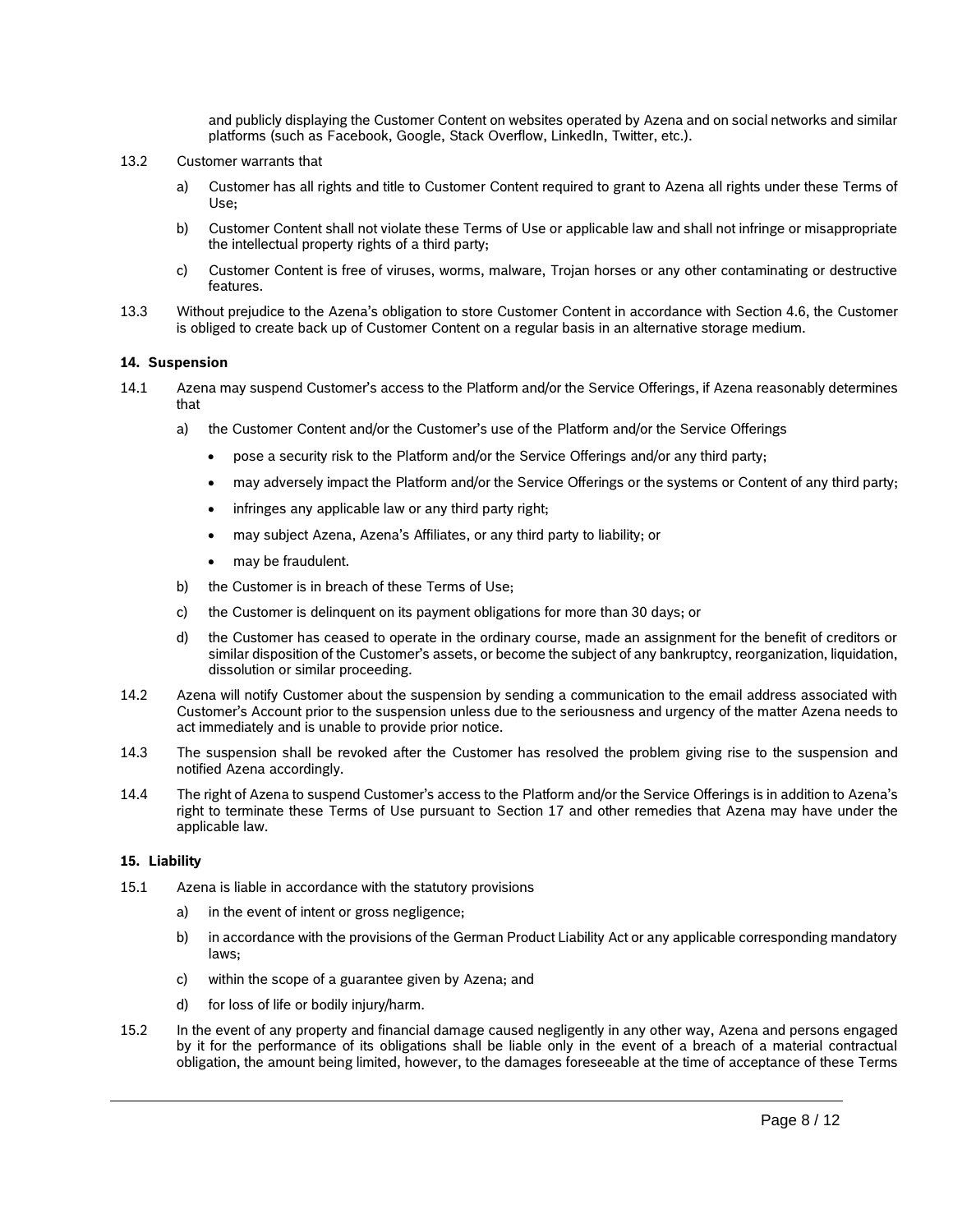of Use by the Customer and typical of the type of contract; material contractual obligations are those obligations which are necessary to the fulfillment of these Terms of Use, upon which the Customer may therefore rely ("**Material Obligation**").

- 15.3 Notwithstanding the provision in Section [15.1,](#page-7-0) in the event of a negligent breach of a Material Obligation evidenced by Customer, the amount of Azena's liability for all damaging events occurring in the same contract year is limited to 100% of the fees incurred under the Account of the Customer in the year of the damaging event, however, at most Euro 50,000 per contract year. A contract year shall be the 12-month period starting on the date of Registration and every subsequent twelve-month period.
- 15.4 No-fault liability for damages per § 536a BGB shall be excluded for defects that existed at the time of conclusion of these Terms of Use.
- 15.5 Furthermore, Azena's liability is excluded.
- 15.6 Azena shall not be liable for the loss of Customer Content if the damage is due to Customer's failing to back up data in accordance with Section [13.3,](#page-7-1) thereby ensuring that lost Customer Data can be recovered with reasonable effort.
- 15.7 The foregoing limitations of liability shall also apply in the event of fault by a person engaged by Azena in the performance of its obligations and to the personal liability of employees, representatives and corporate bodies of Azena.

#### **16. Indemnification**

- 16.1 The Customer is obligated to indemnify, defend and hold Azena harmless for and from any third party claims, liabilities, damages, losses, and expenses, including, without limitation, reasonable legal and accounting fees, arising out or in any way related to
	- a) any breach of these Terms of Use or any violation of any applicable law or regulation by the Customer or due to the use of Customer Content;
	- b) the usage of the Platform or the Service Offerings by the Customer in a manner in which it infringes or violates any Third Party rights, including without limitation any injuries, losses or damages of any kind arising in connection with or as a result of the usage of the payment service by the Customer;
	- c) claims regarding Customer Content, or the combination of Customer Content with other applications and third party products, content or processes, including any claims arising from alleged infringement or misuse of third party rights through Customer Content or through use, development, design, production, advertising or marketing of Customer Content;
	- d) the use of Open Source Software by the Customer;
	- e) any infringement of data protection law respectively applicable or other data protection law relevant stipulations as agreed between the Parties herein or in another context by the Customer or through Customer Content;
	- f) any violation of applicable export and re-export control laws and sanctions regulations by the Customer;
	- g) any violation of applicable tax law requirements;
		- unless Customer is not responsible for the claim.
- 16.2 Azena shall notify the Customer without delay and leave to the Customer the defense of these claims. Azena will provide the Customer with all reasonable support. In particular, Azena will, as far as possible, provide the Customer with all the necessary information of the use and the possible processing of the Application Store which are subject to these Terms of Use, if this is necessary for the Customer to defend against a claim.

# **17. Term and Termination**

- 17.1 The term of these Terms of Use commences with the date of Registration and will remain in effect until terminated by Azena or by the Customer.
- 17.2 Termination for Convenience
	- a) The Customer may terminate these Terms of Use at any time for any reason and close the Account for all Service Offerings, for which Azena provides an account closing mechanism.
	- b) Azena may terminate these Terms of Use for any or no reason, at any time, by providing three (3) months' notice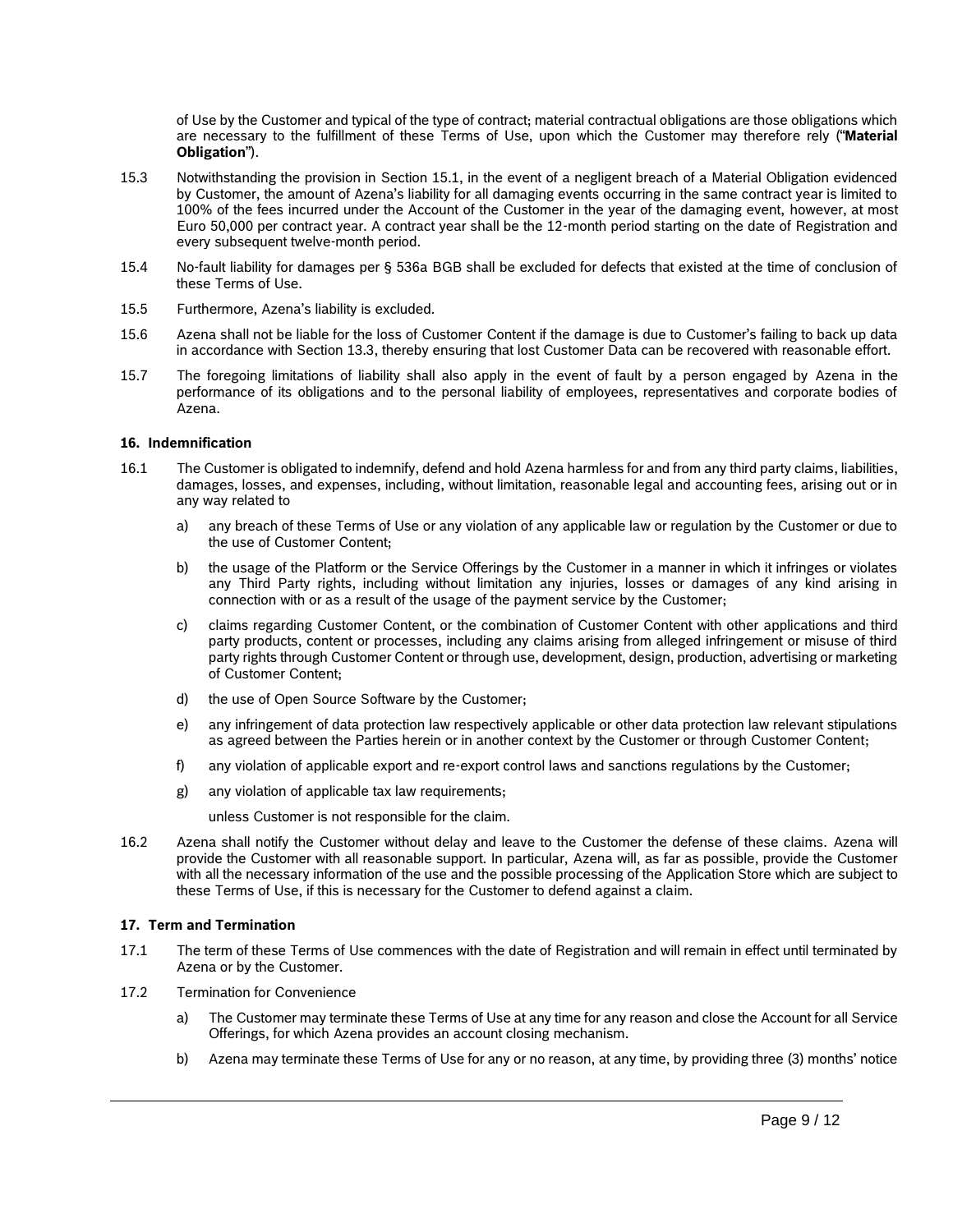effective at the calendar month-end. The right to suspend Customer's Account according to Section 14 shall remain thereby unaffected.

- 17.3 Termination for Cause
	- a) The right of the Parties to terminate these Terms of Use for cause and without notice shall remain unaffected.
	- b) Good cause shall be in evidence in particular when one Party grossly breaches express obligations under these Terms of Use, in particular if the Customer utilizes the Platform or the Service Offerings outside the scope of these Terms of Use and remains in breach after the end of a reasonable cure period following a warning notification by Azena.
- 17.4 Effect of Termination

Upon the effective date of termination

- a) the Platform including the Service Offerings will no longer be accessible;
- b) the Customer remains responsible for all fees and charges which have incurred through the date of termination, including fees and charges for in-process tasks completed after the date of termination;
- c) all authorizations of the Customer according to these Terms of Use end. A termination of these Terms of Use also entails a termination of all User IDs provided to employees or End Users of the Customer;
- d) Azena has no longer the obligation to store and back up Customer Content. The Customer is responsible for securing Customer Content prior to the effective date of termination; and
- e) The termination will not have any effect on the term of agreements between Customer and Third Party Provider.

# **18. Data Privacy**

- <span id="page-9-0"></span>18.1 The Parties shall comply with the provisions of data protection law respectively applicable and bind their employees engaged in connection with this contractual relationship and the execution thereof to data privacy and confidentiality in accordance with the applicable laws, except to the extent that they are already under a general obligation to act accordingly.
- 18.2 If the Customer processes personal data, then the Customer guarantees that he is authorized to do so in accordance with the applicable laws and regulations, and that he has obtained all necessary consents, authorization and required permissions or has entered into necessary agreements with third parties in a valid manner in order to allow for Azena to perform the tasks hereunder, including any access and processing of personal and other private data of all concerned individuals and/or third parties (e.g. end customers of Customers or Customers´ employees) which may be subject to special protection under applicable laws.
- 18.3 Azena shall only process Customer-related personal data to the extent required to execute these Terms of Use or otherwise permitted by applicable laws. The Customer acknowledges and confirms the collection and processing of such personal data to this extent. Information about the processing of personal data can be found in the data protection notice of the Platform and the Service Offerings under https://www.azena.com/en/privacy-policy.
- 18.4 Insofar as Azena is acting as a data processor on behalf of the Customer, then this constitutes a processing on behalf of a controller. Such processing activities shall be subject to and be further regulated in the requisite commissioned data processing agreement as provided by Azena during the relevant processes ("**Commissioned Data Processing Agreement**"), that the parties shall enter into prior to making use of the Platform and the Service Offerings in written form if the applicable law so requires.
- <span id="page-9-1"></span>18.5 As Third Party Provider(s) may collect or process personal data of Customer when Customer is Ordering a Third Party Product, Customers (in their role as Providers to End Users) shall ensure that any and all applicable data protection law requirements will be met when collaborating with Third Party Providers via the Platform and the Service Offerings, including, but not limited to, entering into a proper agreement on data processing on behalf of a controller, where necessary in written form.
- 18.6 The obligations pursuant to Sections [18.1](#page-9-0) to [18.5](#page-9-1) shall continue to exist as long as Customer Data is in the area of influence of Azena, also after the termination date of these Terms of Use.

# **19. Confidentiality**

<span id="page-9-2"></span>19.1 The Parties agree to keep all Confidential Information that becomes known to them while accessing the Platform and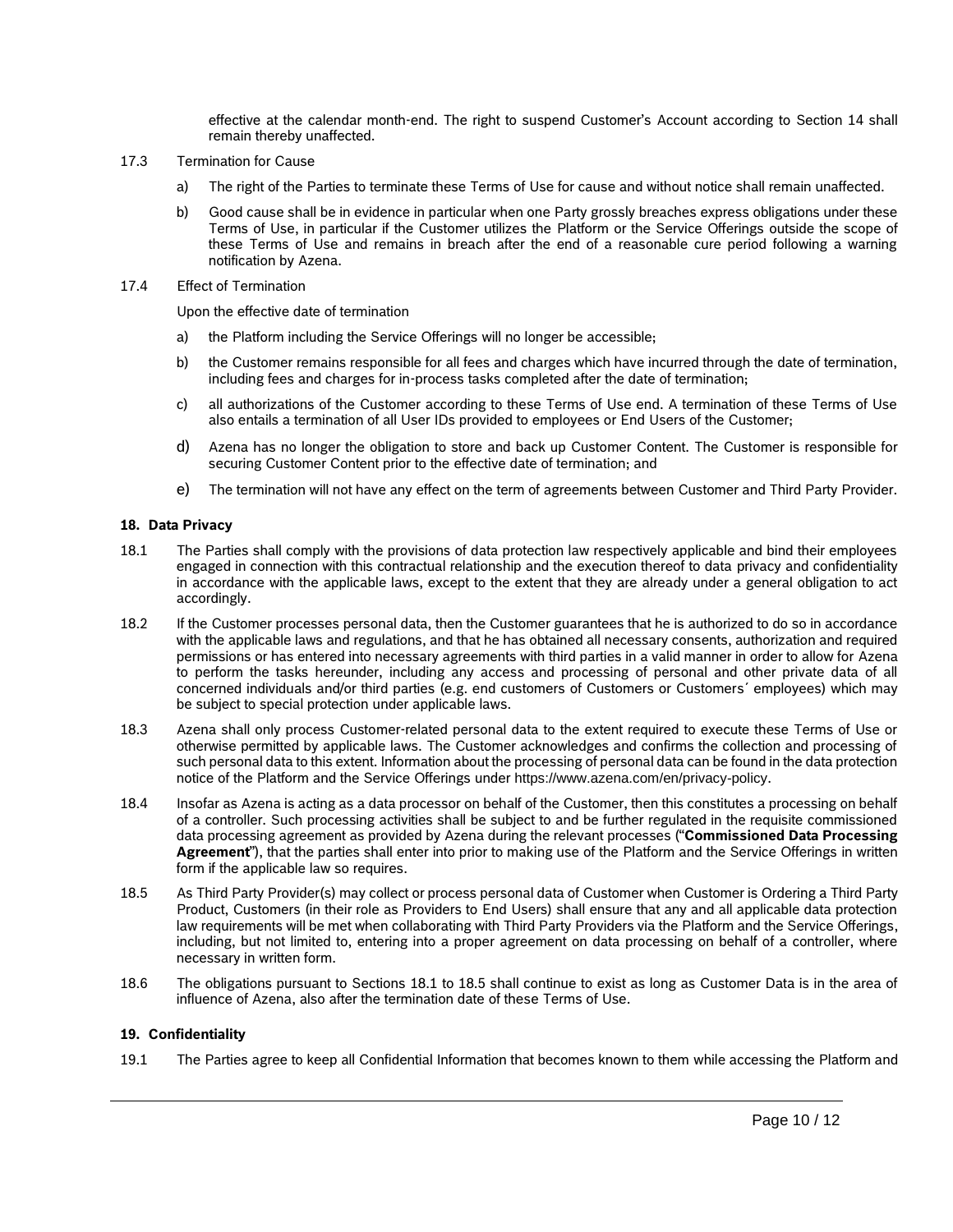using the Service Offerings strictly confidential and only use such information for the contractually agreed purposes. "**Confidential Information**" for the purpose of this use shall mean information, documents, details and data, which is marked as such or that reasonably should be understood to be confidential given the nature of the information. Customer shall, in particular, treat as confidential any non-public information regarding the availability, performance or functionality of the Platform and the Service Offerings. The Parties shall not seek to register intellectual property rights in respect of Confidential Information of the other Party.

- 19.2 If Confidential Information within the above definition is requested by a public authority, then the other Party to the extent that it is legally allowed - shall be informed without delay and before the Confidential Information is supplied to the public authority.
- <span id="page-10-2"></span>19.3 The obligations under Section [19.1](#page-9-2) shall lapse for such information or parts thereof with respect to which the Party receiving the information evidences that it
	- a) was known to that Party or generally accessible prior to the date of receipt or became known from a third party after the date of receipt in a lawful manner and without any confidentiality obligation;
	- b) was already known to the general public or was generally accessible prior to the date of receipt;
	- c) became known to the general public or became generally accessible after the date of receipt without the Party receiving the information being responsible for this.
- <span id="page-10-1"></span>19.4 Each Party may disclose Confidential Information to its employees and Affiliates if
	- a) this is necessary for the purpose of the fulfillment of these Terms of Use,
	- b) Confidential Information will only be disclosed to the extent that it is necessary for integration in these Terms of Use ("need to know"), and
	- c) the recipient of Confidential Information is obliged to maintain confidentiality in accordance with Section [19.5.](#page-10-0)
- <span id="page-10-0"></span>19.5 Each Party is obliged to commit employees and Affiliates within the meaning of Section [19.4](#page-10-1) to maintain confidentiality in accordance with the provisions of Section [19.1](#page-9-2) to [19.3](#page-10-2) insofar as they are not already otherwise obliged to do so by virtue of contractual and/or statutory provisions to an extent that is at least equivalent to the level of protection resulting from Section [19.1](#page-9-2) to [19.3.](#page-10-2)
- 19.6 The rights and obligations under Section 19 shall not be affected by the termination of an Account, and for as long as there is no evidence of an exception under Section 19.3.

# **20. Export Compliance**

- 20.1 The access to the Platform, the Use of the Service Offerings, the Ordering of Products and Customer Content may be subject to national and international export and re-export control laws and sanctions regulations. The Customer agrees to comply with all applicable export and re-export control laws and sanctions regulations, including but not limited to the legislation of the Federal Republic of Germany, the European Union, the United States of America and the local jurisdiction of the Customer's country.
- 20.2 The Customer shall not directly or indirectly provide access to the Platform and the Service Offerings to any destination, entity, or person prohibited or sanctioned by the laws and regulations of the Federal Republic of Germany, the European Union, the United States of America or any other jurisdiction involved.
- 20.3 Customer agrees not to use or export or re-export any Content or any copy or adaptation of such Content, or any product or service offered on the Platform and the Service Offerings, in violation of any applicable export or re-export laws or regulations of the Federal Republic of Germany, the European Union, the United States of America or any other jurisdiction involved.
- 20.4 Customer agrees that the Platform, the Service Offerings and resulting data, information and software will not be used directly or indirectly for nuclear, chemical or biological weapons proliferation, development of missile technology or any other military purpose.
- 20.5 Customer shall indemnify and hold Azena harmless from and against any and all liability, claims, proceedings, actions, fines, losses, costs, expenses and damages arising out of, connected with or resulting from Customer's infringing (by act or omission) upon Foreign Trade Law. Such costs and expenses include but are not limited to (i) investigation expenses, (b) fines imposed by the authorities or (c) fees for legal advice sought because of the infringement.
- 20.6 This Export Compliance Clause shall survive termination or cancellation of the agreements between Azena and Customer.